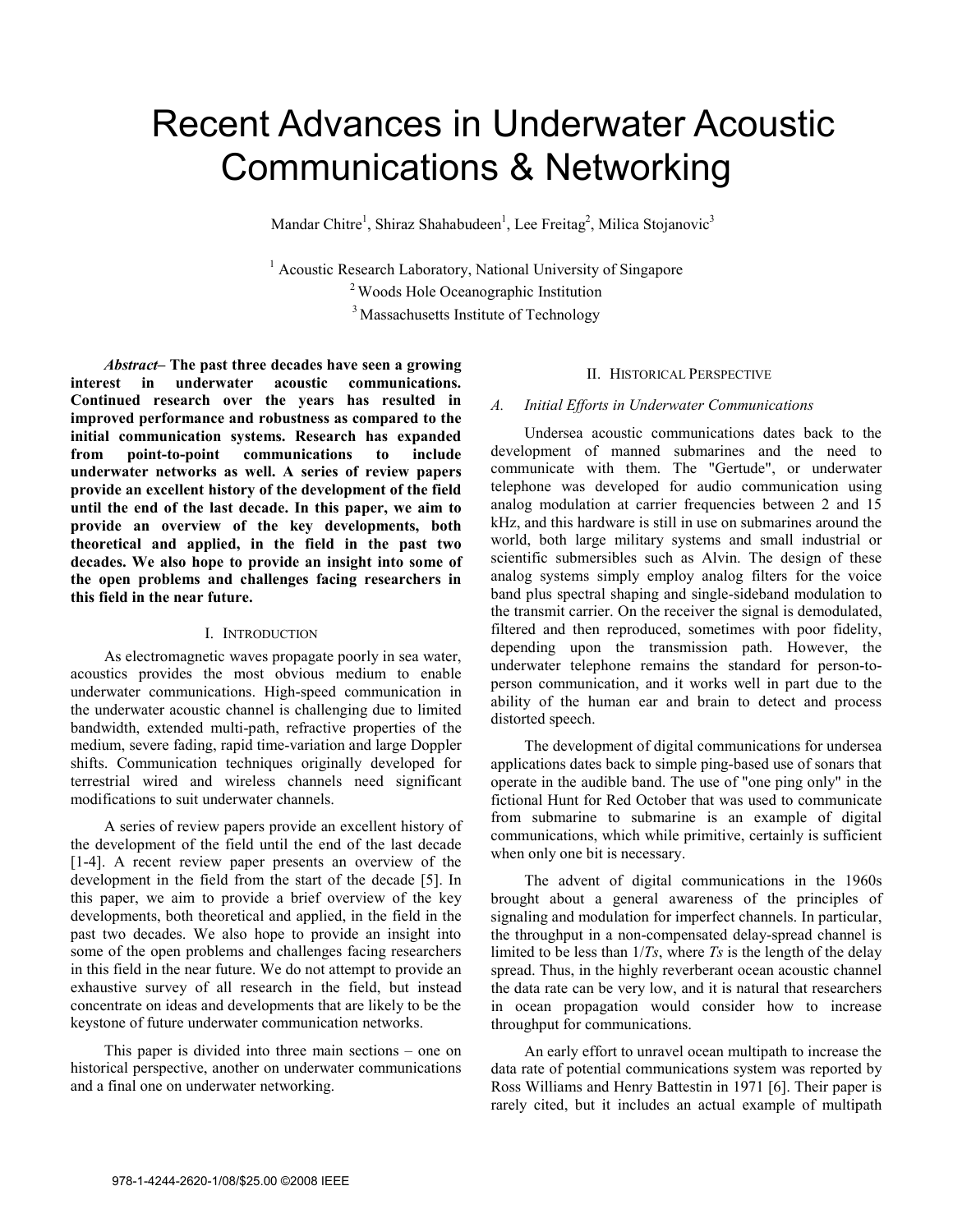compensation that would allow faster than 1/*Ts* rate communication. Williams and Battestin were researching low frequency propagation over medium ranges, and used a 300 Hz carrier, processing signals sent 270 and 450 km in the Atlantic Ocean. The measured multipath structure at 270 km had distinct arrivals spanning six seconds, plus up to two seconds of late-arriving, non-resolvable energy. The distinct signals present in the six seconds included seven arrivals within 30 to 50% of the highest arrival. After "un-distorting" the channel using the signal estimate, only one peak was left, and while the resulting plot was not a perfect delta function (the processing was done using analog delay lines), the result demonstrated multipath compensation that made a dramatic reduction in the total spread in the channel.

The feature of the ocean acoustic channel that was exploited by Williams and Battestin is the temporal coherence that is high enough to allow channel estimation and subsequent compensation. In the nearly 40 years since their early work, other researchers have been able to use more sophisticated processing methods for channel estimation and implement algorithms on digital computers, but the principles that were demonstrated in this seminal work remain the same.

## *B. Incoherent and Coherent Modulation*

Most early underwater acoustic communications systems used incoherent modulation methods for reasons of simplicity and reliability. However, there were a number of exceptions, in particular systems that were used in channels with little boundary action, for example vertical links in deep-water. Vertical links using directional transducers on unmanned underwater vehicles (UUVs) and ships are very clean, experiencing little or no delay spread, with the result that the biggest challenge is tracking the carrier phase that changes with respect to range.

Through the 1980s phase coherent communication was used almost exclusively for deep-water vertical links, but in the early 1990s phase coherent communication in multipath channels began to attract attention, as incoherent methods were limited to a bandwidth efficiency of approximately 0.5 bits per Hz. The desire for more throughput in a physical channel with little bandwidth naturally lead to interest in adaptive equalization to combat the effects of multipath, and these efforts are described in detail below.

Despite the incredible advances in methods for phasecoherent processing over the past 15 years, incoherent systems still have their place and are still in use. Their biggest advantage is algorithmic simplicity, requiring modest processors and thus reducing cost and power. A number of commercial systems are available, and while their bandwidth efficiency may be low, they are satisfactory for many applications where low bit rates (and perhaps low power efficiency levels) are acceptable. Incoherent methods generally include frequency-hopping (with single or multiple tones transmitted in a given time instant), and M-ary frequency-shift keying using symbol durations that are longer than the channel clearing time, and variations that employ

alphabets of FM sweeps transmitted one at a time, or simultaneously in different bands.

#### *C. Production Systems*

Examples of commercial and low-volume production systems that have been developed and used in the field include the early modems developed by Datasonics in the US in the late 1980s that operated at low bit rates using binary FSK with analog electronics for detection. Typical data rates were 80 bps without any error correction. While not the only low-rate system, due to its availability this system was used in a number of applications. An early MFSK system that was commercialized through Datasonics was originally developed at Woods Hole in 1990 and included a simple transmitter based on an 8-bit processor and an early 32-bit floating-point processor for the receiver. This became the basis for the later Benthos ATM series modems, now part of Teledyne. Throughput the 1990s a number of additional systems were developed and commercialized using both coherent and incoherent modulation.

Today commercial acoustic communications systems are available from a number of manufacturers, including Teledyne and LinkQuest in the US and Evologics and Devologics in Europe. There are several others offering acoustic modems also, with many government and industry-funded efforts that have resulted in low-volume production systems for in-house applications.

A significant issue in selecting a system is establishing what the real range and data rate will be for a specific use. A system designed for deep-water may work poorly in shallow water (or when configured for too high a data rate when reverberation is present). Manufacturers specifications of maximum data rates are useful for establishing the upper performance bound, but often are not achievable, in particular in challenging acoustic environments. Users that are wellfunded have resorted to purchasing multiple systems and testing them in specific environments to determine if they will meet their needs. An international effort that will standardize tests for acoustic communications systems is needed, but the costs to undertake this (and the value of the resulting information) means that an impartial body is difficult to establish and private organizations or governments that perform comprehensive tests tend not to publish the results.

#### III. UNDERWATER COMMUNICATION TECHNIQUES

#### *A. Challenges posed by the Channel*

High-speed communication in the underwater acoustic channel has been challenging due to a number of reasons. The bandwidth available for communication is severely limited due to the strong absorption of high frequency sounds by sea water. Extended multi-path, rapid time-variation and severe fading are also common in many underwater channels. The relatively slow signal propagation speed in water implies large Doppler shifts at moderate speeds of communicating platforms. A good understanding of the communications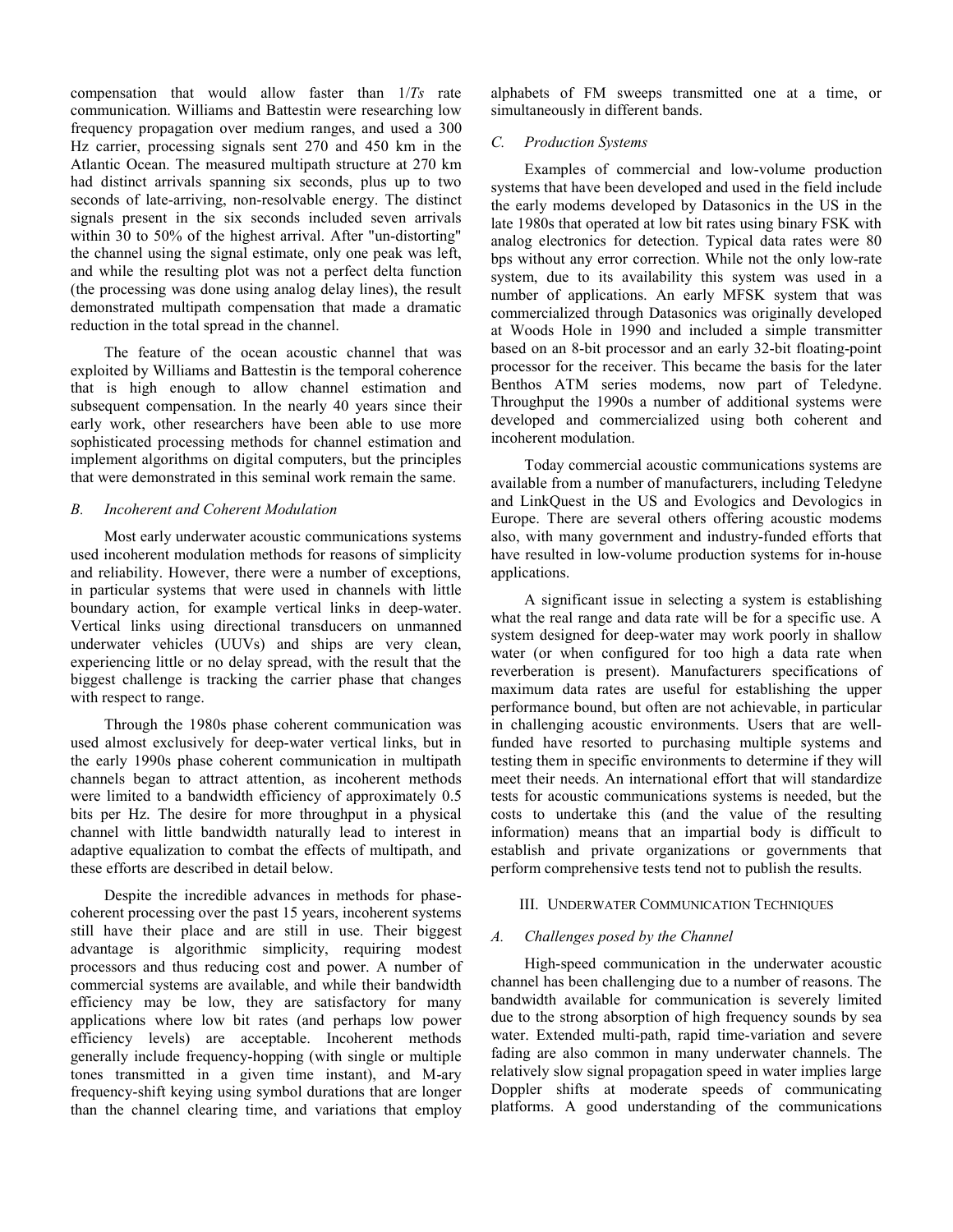channel is important in the design and simulation of a communication system. A good review of early channel modeling work has been presented in [7].

At high frequencies appropriate for shallow water communications, ray theory provides the framework for determining the coarse multipath structure of the channel. As such a model does not capture the time-varying nature of the channel, efforts have been made to augment this model with a time-varying surface [8]. The primary limitation of this approach is the availability of an accurate and calibrated surface time-variation model. Moreover the time-variation in the channel is not limited to surface reflected arrivals.

Some researchers model the shallow water channel as a Rayleigh fading channel but others challenge that assumption, especially when discrete arrivals can clearly be seen in the channel response. There has been no consensus among researchers on the model applicable in shallow waters. Recently, a ray theory based multipath model where the individual multipath arrivals are modeled as Rayleigh stochastic processes has been shown to describe the medium range very shallow water channel accurately [9]. Studies of acoustic propagation through anisotropic shallow water environments in the presence of internal waves [10] may form the basis of future physics-based channel modeling research.

Modeling of the rapidly time-varying surface in a surf zone is especially difficult. The scattering of acoustic signals off shoaling surface gravity waves results in a time-varying channel impulse response and occasional caustics characterized by intense, rapidly fluctuating arrivals [11]. Hence most channel impulse response algorithms have difficulty coping with surf zones. Further work in this area is needed to help improve performance of communication systems in surf zones.

An additive Gaussian noise assumption is used commonly in the development of most signal processing and communication techniques. Although this assumption is valid in many environments, some underwater channels exhibit highly impulsive noise. Signal detection [12] and Viterbi decoding [13] techniques developed for impulsive noise models such as the symmetric  $\alpha$ -stable noise have been shown to perform better in warm shallow waters dominated by snapping shrimp noise.

# *A. Channel Equalization*

The shallow water acoustic communication channel is characterized by a long delay spread and a high Doppler spread. Coherent modulation schemes such as phase shift keying (PSK) along with adaptive decision feedback equalizers (DFE) and spatial diversity combining have been shown to be an effective but computationally complex way of communication in such channels [14].

Although the channel has a long delay spread, the multipath arrivals are often discrete. This presents the possibility of using a *sparse equalizer* with tap placement based on the actual channel response to reduce the number of required taps. This would lead to lower complexity, faster channel tracking and enhanced performance [15-17]. Sparse partial response equalizers (sPRE) exploit the sparse nature of the underwater channel to shorten the impulse response of the channel. When combined with a low-complexity belief propagation (BP) detector, the residual inter-symbol interference (ISI) from the sPRE can be used for multipath diversity [18].

Conventional equalization techniques require a training period during which the equalizer converges. However *blind equalization* techniques use only the statistical properties of the signal and do not require an explicit training sequence. They typically converge slower than training based methods and therefore their use has been limited to long or continuous data streams. In [19], the authors show that a blind DFE when combined with an appropriate iterative procedure provides good performance on short data bursts.

DFEs suffer from error propagation due to the feedback of erroneous decisions in the loop. Hence powerful forward error correction (FEC) codes are needed to ensure low bit error rate (BER) communication. Inspired by the iterative information exchange in Turbo decoders, researchers have developed *turbo equalization* techniques where iterative interactions between the equalizer and a decoder result in joint estimation, equalization and decoding [20]. Although experimental testing at 1 km range in very shallow waters with a vertical 8-hydrophone receiver array showed that the algorithm performed significantly better than DFE, the algorithm had some difficulty with sparse channels; future work combining sparse equalization techniques with turbo equalization may help address this difficulty.

The computational complexity of maximum a posteriori probability (MAP) equalization used in turbo equalizers increases exponentially with channel length. Even with persurvivor processing (PSP), this complexity can be too high for practical implementations. In [21], the authors propose a softinput DFE structure to replace the MAP algorithm in the turbo equalizer. A joint DFE is optimal for multichannel combining, but is often too complex. The authors considered alternatives with separate DFE for each receiver and found that a set of DFE with a log-likelihood ratio (LLR) output yields good performance. To avoid error propagation problems with DFE, some researchers have successfully used a linear equalizer instead of the DFE in the turbo equalizer structure [22]. Most receivers have difficulty in shallow water channels due to the large Doppler spread induced by rapid channel variation. In a two-part paper [23, 24], the authors use a channel tracker with a linear decoder to combat large Doppler spread.

The use of direct sequence code division multiple access (DS-CDMA) has some benefits such as multi-user access and low probability of detection (LPD). DFE has been used to combat ISI in DS-CDMA systems [25]. A symbol decisions feedback (SDF) DFE uses the symbol decisions after despreading on the feedback path. As the symbols in a DS-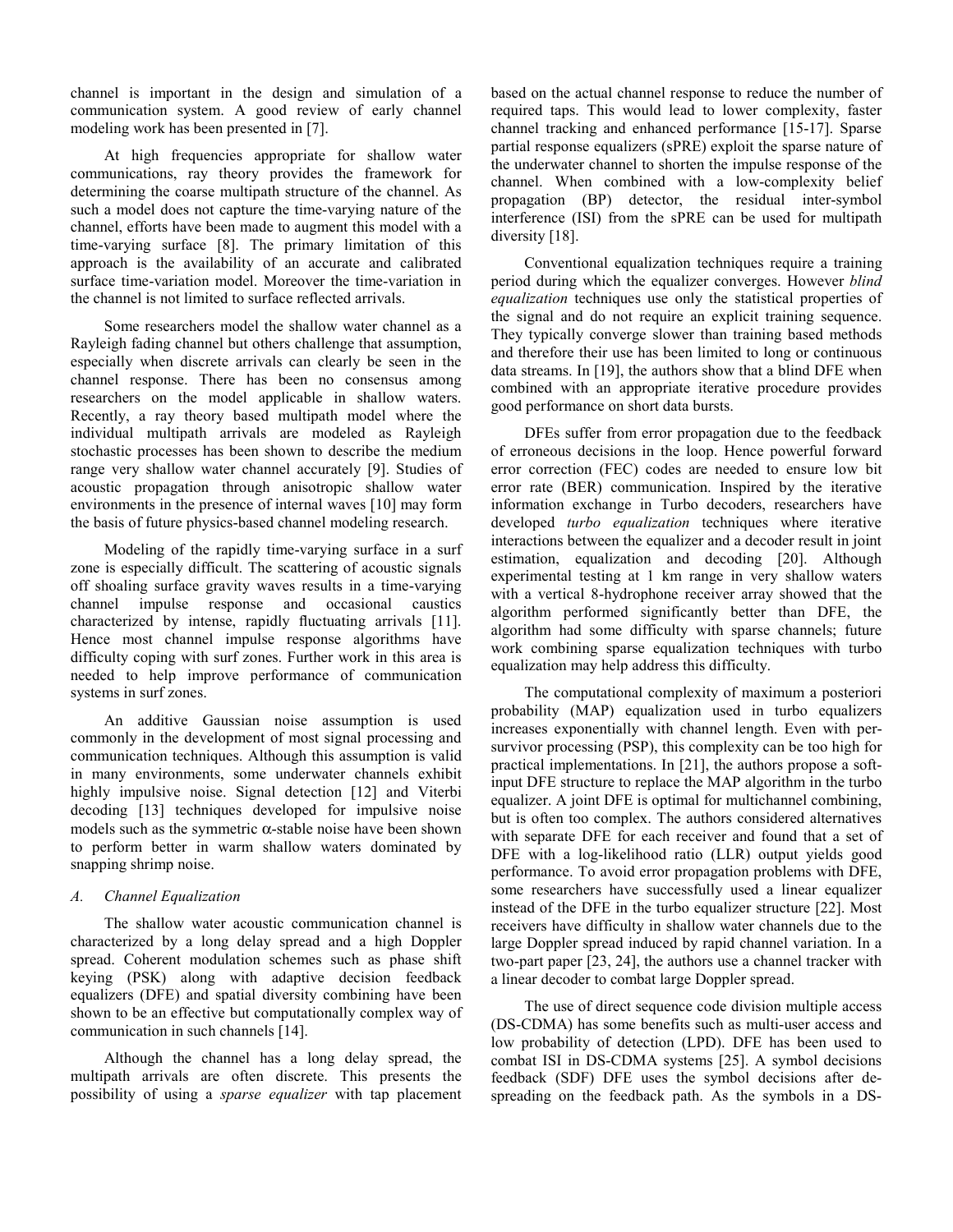CDMA system are relatively long, a DFE using SDF is not able to track rapidly varying channels. For such channels, a chip hypothesis feedback (CHF) can help track the channel at the chip rate rather than the symbol rate.

## *B. Time Reversal Mirrors and Phase Conjugation*

Due to the symmetry of the linear wave equation, sound transmitted from one location received at other locations, reversed and retransmitted, focuses back at the original source location. This is the principle behind time reversal mirrors (TRM) or its frequency domain equivalent – active phase conjugation. The temporal compression effect of TRM reduces the delay spread of the channel while the spatial focusing effect improves signal-to-noise ratio (SNR) and reduces fading. An experiment conducted in 1999 demonstrated such a TRM communication system in shallow waters [26]. The larger the number of transmitters, the better the TRM focus. TRM based communication systems effectively utilize spatial diversity at the transmitter rather than the receiver (spatial focusing does not allow the use of multiple receivers). This opens up the possibility of spatial multiplexing and low probability of intercept (LPI) communications. In a TRM based communication system, a probe signal has to be first transmitted from the receiver to the transmitter. The transmitter then uses a time-reversed version of this signal to convey information. As the channel changes over time, the probe signal has to be retransmitted to sample the channel but decoherence times up to several tens of minutes were observed at frequencies of 3.5 kHz during experiments.

Although TRM helps reduce delay spread of the channel, it does not eliminate ISI completely. Hence the communication performance can be improved through the use of a DFE [27]. Without equalization TRM is ISI-limited at high signal strengths. A detailed analysis of several solutions to deal with the ISI in a TRM system is presented in [28].

A closely related idea – passive phase conjugation (PPC) – uses the cross-correlation of two consecutive signals transmitted from the transmitter to the receiver to convey information. In one such system which uses pulse position modulation (PPM) with PPC for communication, the spacing between a linear frequency modulated (LFM) signal and its mirror image is used to encode the data [29]. Another PPC communication system uses a probe signal followed by several data-carrying PSK symbols [30]. In [31], the authors present results from an experiment to compare the performance of several methods including equalization, PPC and combinations of both methods. Adaptive equalization can be effectively combined with PPC to estimate and eliminate residual ISI [32]. In another experiment, it was found that continuous channel updates and Doppler tracking is required before time reversal in order to achieve acceptable performance in presence of ocean variability due to surface movement [33].

The computational simplicity of phase conjugation based communication systems is compelling. However, the use of such systems is limited by the quasi-static channel requirement. Rapidly changing channels due to moving communication nodes may pose a challenge to the use of phase conjugation in mobile applications.

# *C. Multi-carrier Modulation*

Multi-carrier modulation offers an alternative to a broadband single-carrier communication. By dividing the available bandwidth into a number of narrower bands, orthogonal frequency division multiplexing (OFDM) systems can perform equalization in frequency domain and eliminate the need for complex time-domain equalizers. OFDM modulation and de-modulation can easily be accomplished using fast Fourier transforms (FFT). A shallow water experiment in the Mediterranean sea yielded good OFDM performance (BER  $\leq 2 \times 10^{-3}$ ) at ranges by to 6 km [34]. At the same ranges, the DSSS performance was found to be significantly poorer.

OFDM systems often use a guard period (often implemented as a cyclic prefix or zero prefix) between consecutive OFDM symbols to avoid ISI. When the delay spread is long, the prefix length can significantly affect the bandwidth efficiency. Maximum likelihood sequence detection (MLSD) on individual sub-carriers using a low complexity PSP can combat ISI when the symbol period is smaller than the delay spread [35]. Other channel shortening techniques such as sPRE may also be used in future OFDM systems to reduce the prefix length and improve bandwidth efficiency.

When using coded OFDM, consecutive symbols are often striped across sub-carriers to reduce the error correlation due to fading. However, impulse noise present in some environments can affect multiple sub-carriers simultaneously and hence generate correlated errors. The use of a channel interleaver with coded OFDM allows symbols to be distributed over frequency-time plane thus allowing the code to make maximal use of frequency and time diversity offered by OFDM [36]. The knowledge of error correlation due to impulsive noise could be used in future decoding algorithms to improve decoding performance.

OFDM systems are very sensitive to Doppler shift due to the small bandwidth of each sub-carrier as compared to the Doppler shift. As the carrier frequency in underwater acoustic systems is typically low as compared to Doppler shift experienced due to movement, the communication systems have to cope with wideband Doppler which results in nonuniform Doppler shift across sub-carriers. In [37], the author presents an algorithm for non-uniform Doppler compensation in OFDM systems based on a single adaptively estimated parameter. In [38], the authors present a preprocessor that estimates Doppler shift by measuring the time between two known signals and removes the Doppler shift using a computationally efficient linear interpolator. Being a preprocessor, the technique can be used with any type of modulation and equalization.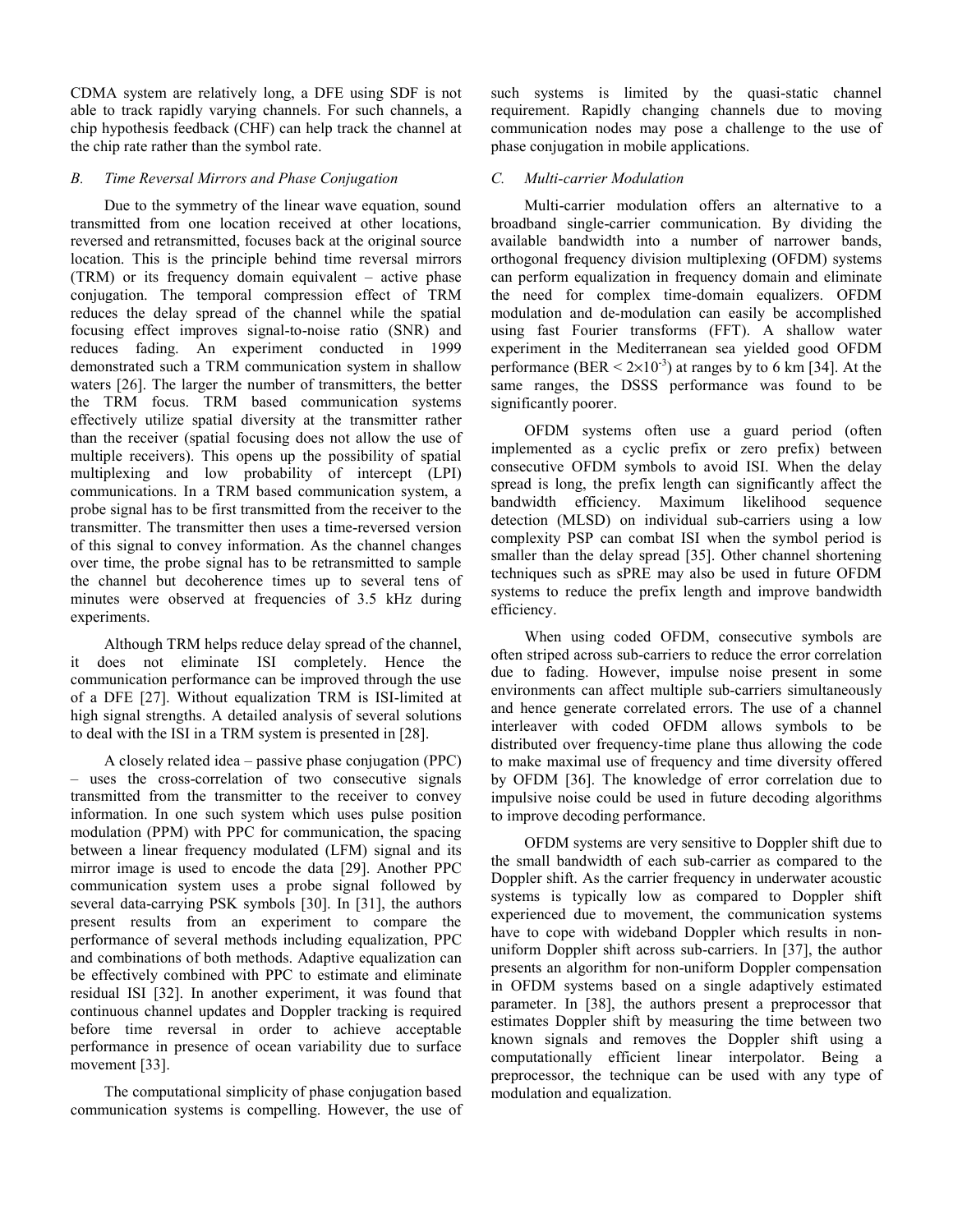## *D. Spatial Modulation*

Information theoretic studies have shown that the capacity of a channel increases linearly with the minimum of the number of transmit and receive antennas. This increase in capacity translates to a corresponding increase in achievable data rate through the use of multiple input multiple output (MIMO) processing techniques and space-time coding.

Optimal detection techniques such as MAP and maximum likelihood sequence estimation (MLSE) exponentially grow in terms of complexity with the number of antennas. To address this problem, space-time trellis codes (STTC) and layered space-time codes (LSTC) can be used with sub-optimal decoding techniques [39]. The benefits of MIMO over single-input single-output (SISO) underwater communication systems were successfully demonstrated through an experiment in the Mediterranean Sea using 2 transmit projectors for STTC and 4 transmit projectors for LSTC. In another set of experiments with 6 transmit projectors, a spatial modulation scheme with an outer block code, interleaver and an inner trellis-coded modulation (TCM) was demonstrated [40]. The experiments demonstrated that with the proposed spatial modulation scheme offered increased bandwidth and power efficiency as compared to signals constrained to temporal modulation. For ISI-limited channels, spatial modulation offers the possibility of increasing data rates when simply increasing transmission power does not. In a MIMO-OFDM experiment, nearly errorfree performance was achieved with a 2-transmitter 4-receiver setup at ranges up to 1.5 km using a  $\frac{1}{2}$ -rate low-density parity check (LDPC) code at a coded data rate of 12 kbps [41].

The promise of increased throughput and spatial diversity in practical MIMO systems can only be achieved if the transducers in transmit and receive arrays are placed with spacing larger than the spatial coherence scale at the frequency of interest. In [42], the author theoretically and experimentally studies the gain due to spatial diversity given parameters such as the number of transducers and the spacing between them. Further research is required to better understand issues surrounding transducer locations, especially as their placement may be constrained in mobile systems such as autonomous underwater vehicles (AUV).

# IV. UNDERWATER NETWORKING

There have been significant advances in underwater networking over the last few decades. In this section, we look at some of the key developments in datalink layer (DLL), media access control (MAC) and routing protocols.

## *A. Media Access Control*

In static MAC protocols, nodes are allocated predetermined data channels, are contention-free (also referred to as scheduled or deterministic protocols). Static protocols are inherently non-scalable. In dynamic and ad-hoc schemes, nodes typically use a shared control channel over which data channels are requested. Two main MAC topologies used are centralized or distributed. In centralized topology (also referred to as clustered, cellular etc) a master node controls media access for nodes in its neighborhood. In a distributed topology, there are no controlling master nodes and all nodes asynchronously handles data transfers. Dynamic MAC protocols in distributed topology are contention-based. In centralized topology, they could also use polling methods with no contention.

#### *1. Static Protocols*

The traditional contention-free static MAC protocols include TDMA, FDMA, and CDMA. Space division multiple access (SDMA) is rarely used. Among these, a general consensus in underwater network research is that FDMA is inefficient for underwater applications [43]. TDMA has been reported to be better in some aspects [44] but requires good time synchronization in nodes. In some publications, CDMA is favored over TDMA and FDMA [45-47]. PCLS, a loosely synchronized form of TDMA with non-overlapping timeslots, has been proposed for low capacity sensor networks [48].

# *2. Dynamic Contention-based MAC in a Distributed Topology*

Some of the simpler contention-based distributed protocols include half duplex ALOHA, carrier sense multiple access (CSMA) and medium access collision avoidance (MACA) using RTS/CTS handshaking [44]. A CSMA based contention protocol was described in [49]. MACA based protocols use RTS, CTS, DATA, ACK sequences and were shown to be effective for underwater use compared with scheduled protocols early on in the Seaweb project [43]. The authors observe that in the physical and MAC layers, adaptive modulation and power control are the keys to maximizing both channel capacity and channel efficiency and RTS/CTS handshaking permits that, along with addressing, ranging and channel estimation. MACA based protocols are found to be highly suited in many scenarios underwater where scalability is important and time-synchronization is not available [50-53]. However in some sensor networks, RTS/CTS mechanisms could perform poorly due to latency issues and inefficiency for small payload packets [48].

Protocol extensions and enhancements of MACA have been investigated to suit them better to underwater channel. For example, a WAIT command extension has been investigated in [54, 55]. A WAIT command is sent back by the receiver if it is currently busy and intends to send a CTS later on. In [43], instead of using ACK packets, selective ARQ is initiated by recipient should it not receive packets in a specified time. In [56], the authors proposed to counter the wasted bandwidth in handshaking due to the high propagation delay, using a variant called PCAP which pipelines other actions while waiting for CTS from receiver. Packet trains have been shown to greatly improve the performance of protocols such as MACA [51, 57, 58]. Analytical results for optimal packet size as a function of the acoustic link parameters (transmission rate, link distance, and error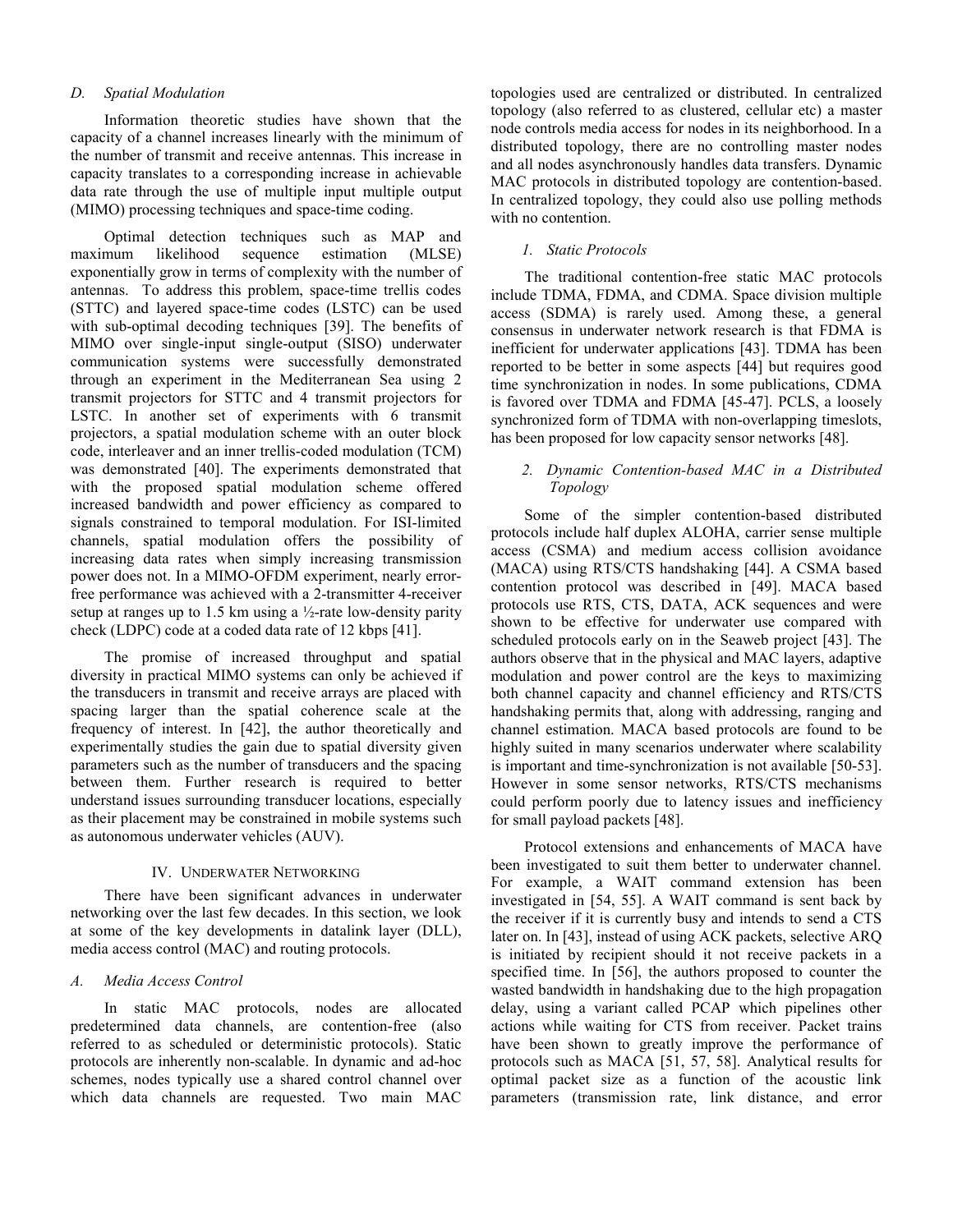probability) and the train or group size have been presented in [59]. Floor acquisition multiple access (FAMA), a family of protocols of which MACA is a variant, was originally proposed for terrestrial networks. It uses carrier sensing (absent in MACA) and puts restrictions on RTS/CTS time durations. Time-slotting can also be implemented to enhance performance [60]. FAMA in its original form is quite unsuited to underwater networks, but with enhancements such as slotting, it can be used underwater effectively [51]. Distance aware-collision avoidance protocol (DACAP) is also based on MACA [61]. It adds a warning message if a RTS is overheard while waiting for a reply to its own RTS. While waiting for reply, if another CTS or a warning is heard, a random back off is used. Optimal power control for DACAP is studied in [62]. The optimal power is found to be that which minimizes connectivity.

# *3. Dynamic Contention-based MAC in Centralized Topology*

We review one of the reported networks of this type, a deep-water acoustic local area network (ALAN) deployed in Monterey Canyon [63]. The sub-surface nodes send asynchronous requests via a shared channel (similar to MACA RTS) to send data packets to the master node. The master node sends an acknowledgement (similar to MACA CTS) via a different channel indicating the data channel to be used. The node transmits data immediately on the data channel. The request, ACK, data channels are different frequency bands. This protocol resembles MACA except that the RTS, CTS and DATA are sent on different channels. Since the transmit request happens on a shared contention channel, we classify this as a contention protocol. MAC topology is centralized as the MAC function of data channel allocation is performed by the central node.

## *4. Dynamic Contention-free MAC in Centralized Topology*

The polling-based protocol called FAMA-CF in [50] uses request for RTS (RRTS), RTS, CTS, DATA, ACK handshaking to communicate with the central node. The central node initiates the RRTS to its peers. In [64], the authors look at one CDMA code per cluster and spatial re-use of codes. TDMA is used within each cluster. Nodes are assumed to be able to handle multiple CDMA codes simultaneously. Similar scheme in which clusters are allocated either different CDMA codes or FDMA bands is found in [65] where, within each cluster TDMA is used. Since cluster heads are tasked with TDMA slot allocation to ordinary nodes, we can classify the above as centralized MAC topology.

An underwater acoustic cellular network is an extension of centralized topology. Analysis of frequency re-use between adjacent clusters and optimal cell-radius selection criteria has been carried out recently [66]. A related work on channel allocation and scheduling protocol for cellular networks is presented in [67].

## *B. Other Datalink Layer Aspects*

A key DLL/MAC aspect is energy conservation. PCLS as discussed earlier [48] incorporates a power control and sleep-wake up scheme. Another example on energy minimization [68] shows an ultra-low duty cycle MAC protocol focusing on energy conservation at low data rate. A sensor wakeup scheme – adaptive wakeup schedule function (AWSF), suitable for underwater sensor systems uses a time cyclic wakeup schedule for each node such that at any one time only a few nodes are active [69].

An novel approach to provide reliable data transfer uses rate-less codes, a class of erasure correcting codes where the source data packets are converted into virtually an infinite stream and can be reconstructed from received data, provided it contains a minimum number of packets [70].

# *C. Network Layer and Routing*

Fully connected peer-to-peer topologies without the need for routing were commonly used earlier [45]. But such networks could suffer from near-far power problems and multi-hop routing is now preferred for large networks. In clustered network routing topology, only some nodes have routing (gateways) functionality and ordinary nodes within one-hop distance to gateways send data to them for routing. In fully distributed routing topology, all nodes are equal and perform routing to neighbors as required.

A good review of underwater network protocols until the year 2000 can be found in [44]. A store-and-forward protocol was proposed in [71] for shallow-water ALAN's, where they use a form of packet radio network (PRN) protocol [72] that matches the shallow-water acoustic channel characteristics. In [73], the authors presented a clustered topology assuming fullduplex modems. The gateway node manages route discovery through the use of probe messages to its neighbors. In [74] AODV based routing together with MACAW is proposed. The authors modify the standard reactive AODV protocol to use reverse link pointers by assuming bi-directionally symmetric links. In [75], the authors discuss location aware source routing for dynamic AUV networks, a modification from the terrestrial DSR protocol. It uses known TDMA frame timings to compute ranges based on propagation delay, and estimate local topology to determine routes. In [76], for delaytolerant applications, the protocol chooses low packet error rate links, to maximize the probability of correct reception, and thus minimize retransmissions. For delay-sensitive applications, it tries to minimize the energy consumption, while limiting the end-to-end packet delay by estimating at each hop the time to reach the sink and unacknowledged packets are not retransmitted.

The idea of mixing data at intermediate nodes in a network is at the root of network coding, a technique introduced in a seminal paper in the year 2000 [77]. Such schemes for underwater networks are considered in [78]. In a concatenated relay network, the authors compare two routing schemes based on end-to-end acknowledgements, two based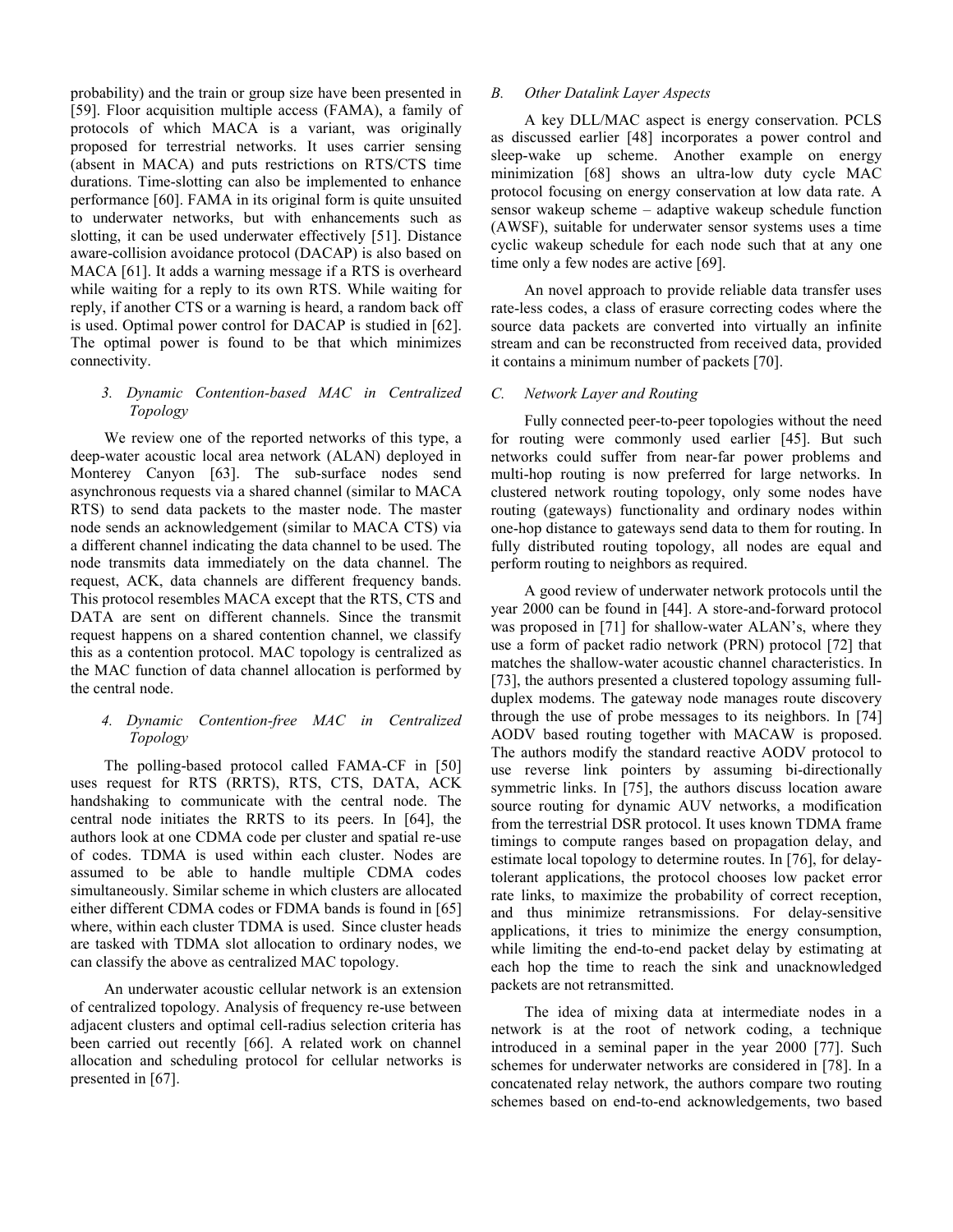on link-by-link acknowledgements and two based on network coding. The use of network coding in underwater networks remains a promising open research area.

# *D. AUV Networking*

Due to ever increasing applications, networking of mobile AUVs is currently a very active area of research. The mobility and ad-hoc requirements for such networks pose many challenges. In [79], the authors describe a TDMA protocol for AUVs. Exchanged packets contain position information for localization. Simulated results from a FAMA based MAC for an AUV network were presented in [51]. AUVs are sometimes equipped with multiple modems [80]. The effective use of multiple modems optimized for different ranges in an AUV network using random access protocols is explored in [57].

### *E. Standardization*

Some of the existing standardization initiatives are reviewed here. The physical layer of the WHOI micro-modem was published as a standard [81] and a commercial modem maker Benthos implemented compatible modems [82]. Standardized communications to acoustic modems includes the WHOI micro-modem that supports a standard NMEA 0183 protocol [82]. At a higher layer, the command and control language (CCL) specifications for AUV networks outline a TCP/IP based protocol for access to a CCL gateway [83]. However, standardization in underwater networks is still in its infancy compared to terrestrial networks.

# V. SUMMARY

Although well-studied incoherent techniques still play a significant role in low data rate communication applications that demand robust and low-complexity solutions, most of the new advances in the past decade have been in the area of coherent communications. Advances in DFE algorithms have enabled underwater communication channels to be equalized, thus enabling coherent communications. Channel characteristics (such as sparseness) or channel models are sometimes used to reduce noise in channel estimates. When combined with error correction coding and iterative (turbo) algorithms, the performance of DFE algorithms can be further improved. Advances in OFDM systems include algorithms for equalization or partial equalization to reduce the effective channel delay spread and wideband Doppler compensation. Although phase conjugation provides an innovative low complexity solution to equalization problems, constraints on channel variation may limit its use. The use of multiple receivers for spatial diversity gains is becoming common in underwater communication systems. With gains from MIMO processing, we expect that more communication systems will include multiple transmitters in the future.

The past decades has significantly advanced underwater networking research. Static protocols such as TDMA or CDMA or dynamic protocols such as MACA have been used in a UW-LAN in either distributed or centralized topologies. AODV, DSR-based and many other lightweight routing protocols have been investigated for underwater use. Efficient multi-hop and ad-hoc packet routing protocols for AUV networks are promising research areas for the future. Time is fast approaching for IEEE 802.11 style standardization for underwater network protocols – this will lead to interoperable underwater communication devices that can be used in a plugand-play fashion similar to terrestrial wireless systems today.

#### **REFERENCES**

- [1] A. Baggeroer, "Acoustic telemetry--An overview," *Oceanic Engineering, IEEE Journal of,* vol. 9, pp. 229-235, 1984.
- [2] J. A. Catipovic, "Performance limitations in underwater acoustic telemetry," *Oceanic Engineering, IEEE Journal of,* vol. 15, pp. 205-216, 1990.
- [3] M. Stojanovic, "Recent advances in high-speed underwater acoustic communications," *Oceanic Engineering, IEEE Journal of,* vol. 21, pp. 125-136, 1996.
- [4] D. B. Kilfoyle and A. B. Baggeroer, "The state of the art in underwater acoustic telemetry," *Oceanic Engineering, IEEE Journal of,* vol. 25, pp. 4-27, 2000.
- [5] M. Chitre, S. Shahabudeen, and M. Stojanovic, "Underwater Acoustic Communications & Networking: Recent Advances and Future Challenges," *Marine Technology Society Journal,*  vol. Spring 2008, pp. 103-116, 2008.
- [6] R. E. Williams and H. F. Battestin, "Coherent recombination of acoustic multipath signals propagated in the deep ocean," *The Journal of the Acoustical Society of America,* vol. 50, pp. 1433- 1442, 1971.
- [7] C. Bjerrum-Niese and R. Lutzen, "Stochastic simulation of acoustic communication in turbulent shallow water," *Oceanic Engineering, IEEE Journal of,* vol. 25, pp. 523-532, 2000.
- [8] C. Bjerrum-Niese, L. Bjorno, M. A. Pinto, and B. A. Quellec, "A simulation tool for high data-rate acoustic communication in a shallow-water, timevarying channel," *Oceanic Engineering, IEEE Journal of,* vol. 21, pp. 143-149, 1996.
- [9] M. Chitre, "A high-frequency warm shallow water acoustic communications channel model and measurements," *The Journal of the Acoustical Society of America,* vol. 122, pp. 2580-2586, 2007.
- [10] M. Badiey, B. G. Katsnelson, J. F. Lynch, and S. Pereselkov, "Frequency dependence and intensity fluctuations due to shallow water internal waves," *The Journal of the Acoustical Society of America,*  vol. 122, pp. 747-760, 2007.
- [11] J. C. Preisig and G. B. Deane, "Surface wave focusing and acoustic communications in the surf zone," *The Journal of the Acoustical Society of America,* vol. 116, pp. 2067-2080, 2004.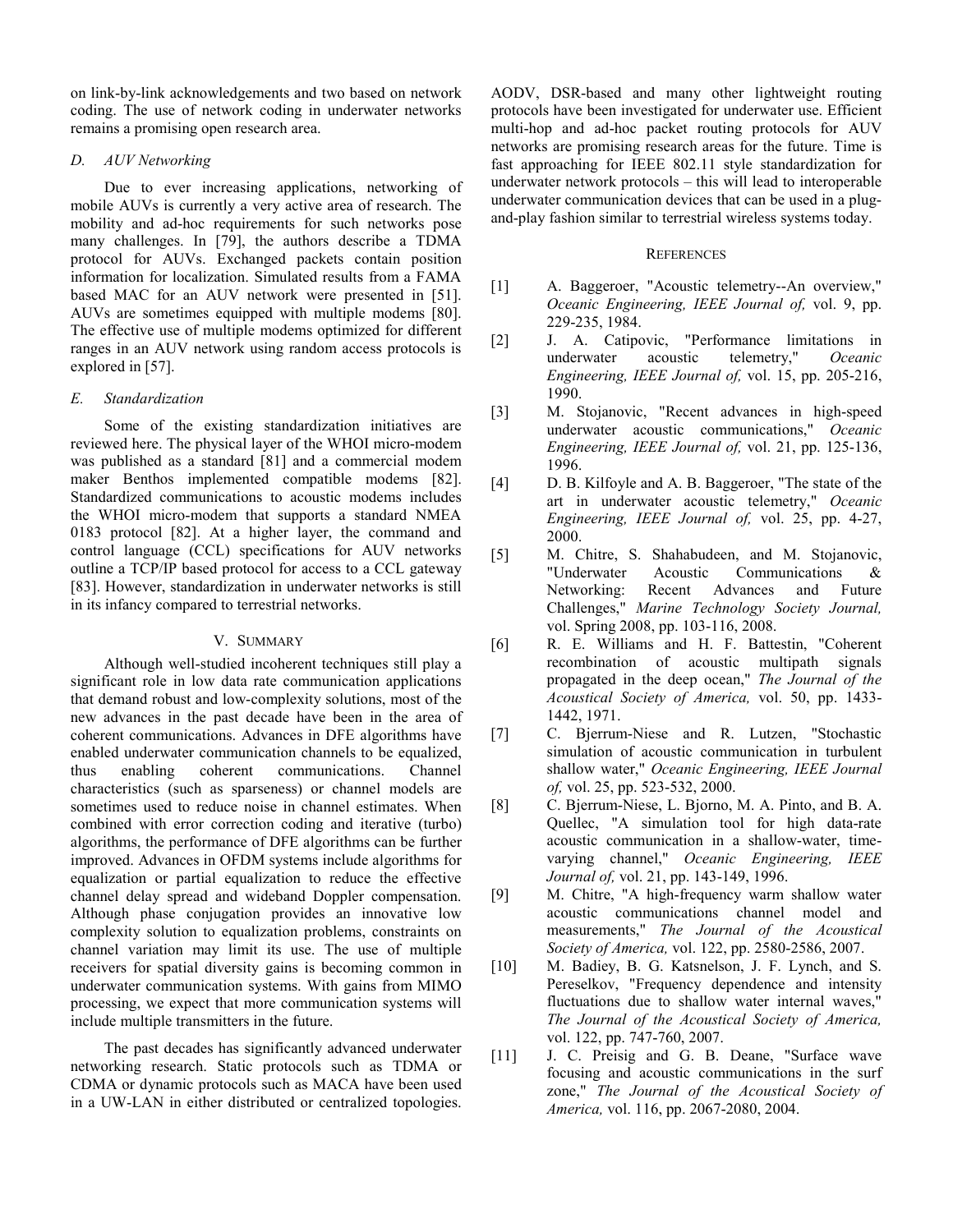- [12] M. A. Chitre, J. R. Potter, and S. H. Ong, "Optimal and Near-Optimal Signal Detection in Snapping Shrimp Dominated Ambient Noise," *Oceanic Engineering, IEEE Journal of,* vol. 31, pp. 497-503, 2006.
- [13] M. Chitre, J. R. Potter, and S. H. Ong, "Viterbi Decoding of Convolutional Codes in Symmetric  $\alpha$ -Stable Noise," *Communications, IEEE Transactions on,* vol. 55, 2007.
- [14] M. Stojanovic, J. Catipovic, and J. G. Proakis, "Adaptive multichannel combining and equalization for underwater acoustic communications," *The Journal of the Acoustical Society of America,* vol. 94, pp. 1621-1631, 1993.
- [15] M. Stojanovic, L. Freitag, and M. Johnson, "Channel-estimation-based adaptive equalization of underwater acoustic signals," in *OCEANS '99 MTS/IEEE*, 1999, pp. 985-990 vol.2.
- [16] M. J. Lopez and A. C. Singer, "A DFE coefficient placement algorithm for sparse reverberant channels," *Communications, IEEE Transactions on,*  vol. 49, pp. 1334-1338, 2001.
- [17] L. Weichang and J. C. Preisig, "Estimation of Rapidly Time-Varying Sparse Channels," *Oceanic Engineering, IEEE Journal of,* vol. 32, pp. 927-939, 2007.
- [18] S. Roy, T. M. Duman, and V. McDonald, "Error Rate" Improvement in Underwater MIMO Communications Using Sparse Partial Response Equalization," in *OCEANS 2006*, 2006, pp. 1-6.
- [19] J. Labat, G. Lapierre, and J. Trubuil, "Iterative equalization for underwater acoustic channels potentiality for the TRIDENT system," in *OCEANS 2003. Proceedings*, 2003, pp. 1547-1553 Vol.3.
- [20] E. M. Sozer, J. G. Proakis, and F. Blackmon, "Iterative equalization and decoding techniques for shallow water acoustic channels," in *OCEANS, 2001 MTS/IEEE*, 2001, pp. 2201-2208 vol.4.
- [21] F. Blackmon, E. Sozer, and J. Proakis, "Iterative equalization, decoding, and soft diversity combining for underwater acoustic channels," in *Oceans '02 MTS/IEEE*, 2002, pp. 2425-2428 vol.4.
- [22] T. Oberg, B. Nilsson, N. Olofsson, M. L. Nordenvaad, and E. Sangfelt, "Underwater communication link with iterative equalization," in *OCEANS 2006*, 2006, pp. 1-6.
- [23] T. H. Eggen, A. B. Baggeroer, and J. C. Preisig, "Communication over Doppler spread channels. Part I: Channel and receiver presentation," *Oceanic Engineering, IEEE Journal of,* vol. 25, pp. 62-71, 2000.
- [24] T. H. Eggen, J. C. Preisig, and A. B. Baggeroer, "Communication over Doppler spread channels. II. Receiver characterization and practical results," *Oceanic Engineering, IEEE Journal of,* vol. 26, pp. 612-621, 2001.
- [25] M. Stojanovic and L. Freitag, "Multichannel Detection for Wideband Underwater Acoustic CDMA Communications," *Oceanic Engineering, IEEE Journal of,* vol. 31, pp. 685-695, 2006.
- [26] G. F. Edelmann, T. Akal, W. S. Hodgkiss, K. Seongil, W. A. Kuperman, and S. Hee Chun, "An initial demonstration of underwater acoustic communication using time reversal," *Oceanic Engineering, IEEE Journal of,* vol. 27, pp. 602-609, 2002.
- [27] G. F. Edelmann, H. C. Song, S. Kim, W. S. Hodgkiss, W. A. Kuperman, and T. Akal, "Underwater acoustic communications using time reversal," *Oceanic Engineering, IEEE Journal of,*  vol. 30, pp. 852-864, 2005.
- [28] M. Stojanovic, "Retrofocusing techniques for high rate acoustic communications," *The Journal of the Acoustical Society of America,* vol. 117, pp. 1173- 1185, 2005.
- [29] P. Hursky, M. B. Porter, J. A. Rice, and V. K. McDonald, "Passive phase-conjugate signaling using pulse-position modulation," in *OCEANS, 2001 MTS/IEEE*, 2001, pp. 2244-2249 vol.4.
- [30] D. Rouseff, D. R. Jackson, W. L. J. Fox, C. D. Jones, J. A. Ritcey, and D. R. Dowling, "Underwater acoustic communication by passive-phase conjugation: theory and experimental results," *Oceanic Engineering, IEEE Journal of,* vol. 26, pp. 821-831, 2001.
- [31] J. Gomes, A. Silva, and S. Jesus, "Joint Passive Time Reversal and Multichannel Equalization for Underwater Communications," in *OCEANS 2006*, 2006, pp. 1-6.
- [32] H. C. Song, W. S. Hodgkiss, W. A. Kuperman, W. J. Higley, K. Raghukumar, T. Akal, and M. Stevenson, "Spatial diversity in passive time reversal communications," *The Journal of the Acoustical Society of America,* vol. 120, pp. 2067-2076, 2006.
- [33] A. Song, M. Badiey, H. C. Song, W. S. Hodgkiss, M. B. Porter, and KauaiEx-Group, "Impact of ocean variability on coherent underwater acoustic communications during the Kauai experiment (KauaiEx)," *The Journal of the Acoustical Society of America,* vol. 123, pp. 856-865, 2008.
- [34] F. Frassati, C. Lafon, P. A. Laurent, and J. M. Passerieux, "Experimental assessment of OFDM and DSSS modulations for use in littoral waters underwater acoustic communications," in *Oceans 2005 - Europe*, 2005, pp. 826-831 Vol. 2.
- [35] A. K. Morozov and J. C. Preisig, "Underwater Acoustic Communications with Multi-Carrier Modulation," in *OCEANS 2006*, 2006, pp. 1-6.
- [36] M. Chitre, S. H. Ong, and J. Potter, "Performance of coded OFDM in very shallow water channels and snapping shrimp noise," in *OCEANS, 2005 MTS/IEEE*, 2005, pp. 996-1001 Vol. 2.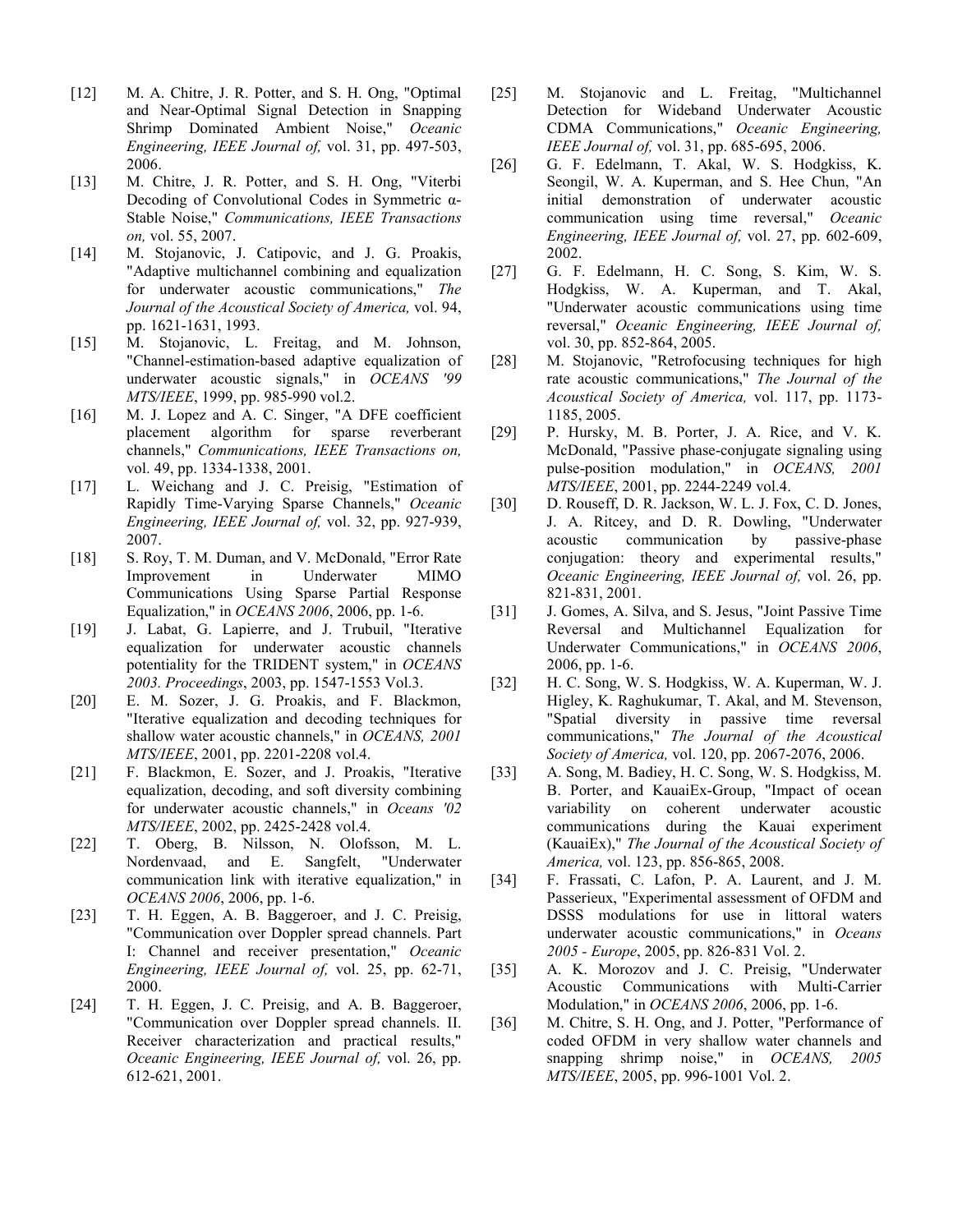- [37] M. Stojanovic, "Low Complexity OFDM Detector for Underwater Acoustic Channels," in *OCEANS 2006*, 2006, pp. 1-6.
- [38] B. S. Sharif, J. Neasham, O. R. Hinton, and A. E. Adams, "A computationally efficient Doppler compensation system for underwater acoustic communications," *Oceanic Engineering, IEEE Journal of,* vol. 25, pp. 52-61, 2000.
- [39] S. Roy, T. Duman, L. Ghazikhanian, V. McDonald, J. Proakis, and J. Zeidler, "Enhanced underwater acoustic communication performance using spacetime coding and processing," in *OCEANS '04 MTS/IEEE*, 2004, pp. 26-33 Vol.1.
- [40] D. B. Kilfoyle, J. C. Preisig, and A. B. Baggeroer, "Spatial modulation experiments in the underwater acoustic channel," *Oceanic Engineering, IEEE Journal of,* vol. 30, pp. 406-415, 2005.
- [41] B. Li, S. Zhou, M. Stojanovic, L. Freitag, J. Huang, and P. Willett, "MIMO-OFDM Over An Underwater Acoustic Channel," in *OCEANS'07* Vancouver, Canada, 2007.
- [42] T. C. Yang, "A Study of Spatial Processing Gain in Underwater Acoustic Communications," *Oceanic Engineering, IEEE Journal of,* vol. 32, pp. 689-709, 2007.
- [43] J. Rice, B. Creber, C. Fletcher, P. Baxley, K. Rogers, K. McDonald, D. Rees, M. Wolf, S. Merriam, R. Mehio, J. Proakis, K. Scussel, D. Porta, J. Baker, J. Hardiman, and D. Green, "Evolution of Seaweb underwater acoustic networking," in *OCEANS 2000 MTS/IEEE*, 2000.
- [44] E. M. Sozer, M. Stojanovic, and J. G. Proakis, "Underwater acoustic networks," *Oceanic Engineering, IEEE Journal of,* vol. 25, pp. 72-83, 2000.
- [45] J. G. Proakis, E. M. Sozer, J. A. Rice, and M. Stojanovic, "Shallow water acoustic networks," *Communications Magazine, IEEE,* vol. 39, pp. 114- 119, 2001.
- [46] C. Jun-Hong, K. Jiejun, M. Gerla, and Z. Shengli, "The challenges of building mobile underwater wireless networks for aquatic applications," *Network, IEEE,* vol. 20, pp. 12-18, 2006.
- [47] C. Y. M. Chan and M. Motani, "An Integrated Energy Efficient Data Retrieval Protocol for Underwater Delay Tolerant Networks," in *IEEE Oceans' 07*, Aberdeen, Scotland, 2007.
- [48] K. Turgay and C. Erdal, "A Mac Protocol for Tactical Underwater Surveillance Networks," in *Military Communications Conference, 2006. MILCOM 2006*, 2006, pp. 1-7.
- [49] S. M. Smith, J. C. Park, and A. Neel, "A peer-to-peer communication protocol for underwater acoustic communication," in *MTS/IEEE OCEANS '97*, 1997, pp. 268-272 vol.1.
- [50] A. Kebkal, K. Kebkal, and M. Komar, "Data-link protocol for underwater acoustic networks," in *Oceans 2005 - Europe*, 2005, pp. 1174-1180 Vol. 2.
- [51] M. Molins and M. Stojanovic, "Slotted FAMA: a MAC protocol for underwater acoustic networks," in *MTS/IEEE OCEANS'06*, 2006.
- [52] P. Xie and J. H. Cui, "Exploring Random Access and Handshaking Techniques in Large-Scale Underwater Wireless Acoustic Sensor Networks," in *IEEE OCEANS'06*, Boston, USA, 2006.
- [53] J. Heidemann, W. Ye, J. Wills, A. Syed, and Y. Li, "Research Challenges and Applications for Underwater Sensor Networking," in *IEEE Wireless Communications and Networking Conference 2006*, 2006.
- [54] H. Doukkali, L. Nuaymi, and S. Houcke, "Distributed MAC Protocols for Underwater Acoustic Data Networks," in *IEEE 64th Vehicular Technology Conference*, 2006.
- [55] E. Sozer, M. Stojanovic, and J. Proakis, "Underwater Acoustic Networks," *Oceanic Engineering, IEEE Journal of,* vol. 25, pp. 72-83, 2000.
- [56] X. Guo, M. R. Frater, and M. J. Ryan, "A propagation-delay-tolerant collision avoidance protocol for underwater acoustic sensor networks," in *MTS/IEEE OCEANS'06*, Singapore, 2006.
- [57] S. Shahabudeen, M. Chitre, and M. Motani, "A multi-channel MAC protocol for AUV networks," in *IEEE Oceans' 07* Aberdeen, Scotland, 2007.
- [58] J. J. Garcia-Luna-Aceves and C. L. Fullmer, "Performance of floor acquisition multiple access in ad-hoc networks," in *Third IEEE Symposium on Computers and Communications*, 1998.
- [59] M. Stojanovic, "Optimization of a data link protocol for an underwater acoustic channel," in *Oceans 2005 - Europe*, 2005, pp. 68-73 Vol. 1.
- [60] C. L. Fullmer and J. J. Garcia-Luna-Aceves, "Floor Acquisition Multiple Access (FAMA) for Packet-Radio Networks," in *SIGCOMM '95*, Cambridge, MA USA, 1995.
- [61] B. Peleato and M. Stojanovic, "A MAC protocol for Ad Hoc Underwater Acoustic Sensor Networks," in *WUWNet'06*, 2006, pp. 113-115.
- [62] A. P. Dolc and M. Stojanovic, "Optimizing the Transmission Range in an Acoustic Underwater Network " in *OCEANS'07*, Vancouver, Canada, 2007.
- [63] D. Brady and J. Catipovic, "Adaptive multiuser detection for underwater acoustical channels," *Oceanic Engineering, IEEE Journal of,* vol. 19, pp. 158-165, 1994.
- [64] F. Salva-Garau and M. Stojanovic, "Multi-cluster protocol for ad hoc mobile underwater acoustic networks," in *OCEANS 2003*, 2003, pp. 91-98 Vol.1.
- [65] P. Casari, S. Marella, and M. Zorzi, "A Comparison of Multiple Access Techniques in Clustered